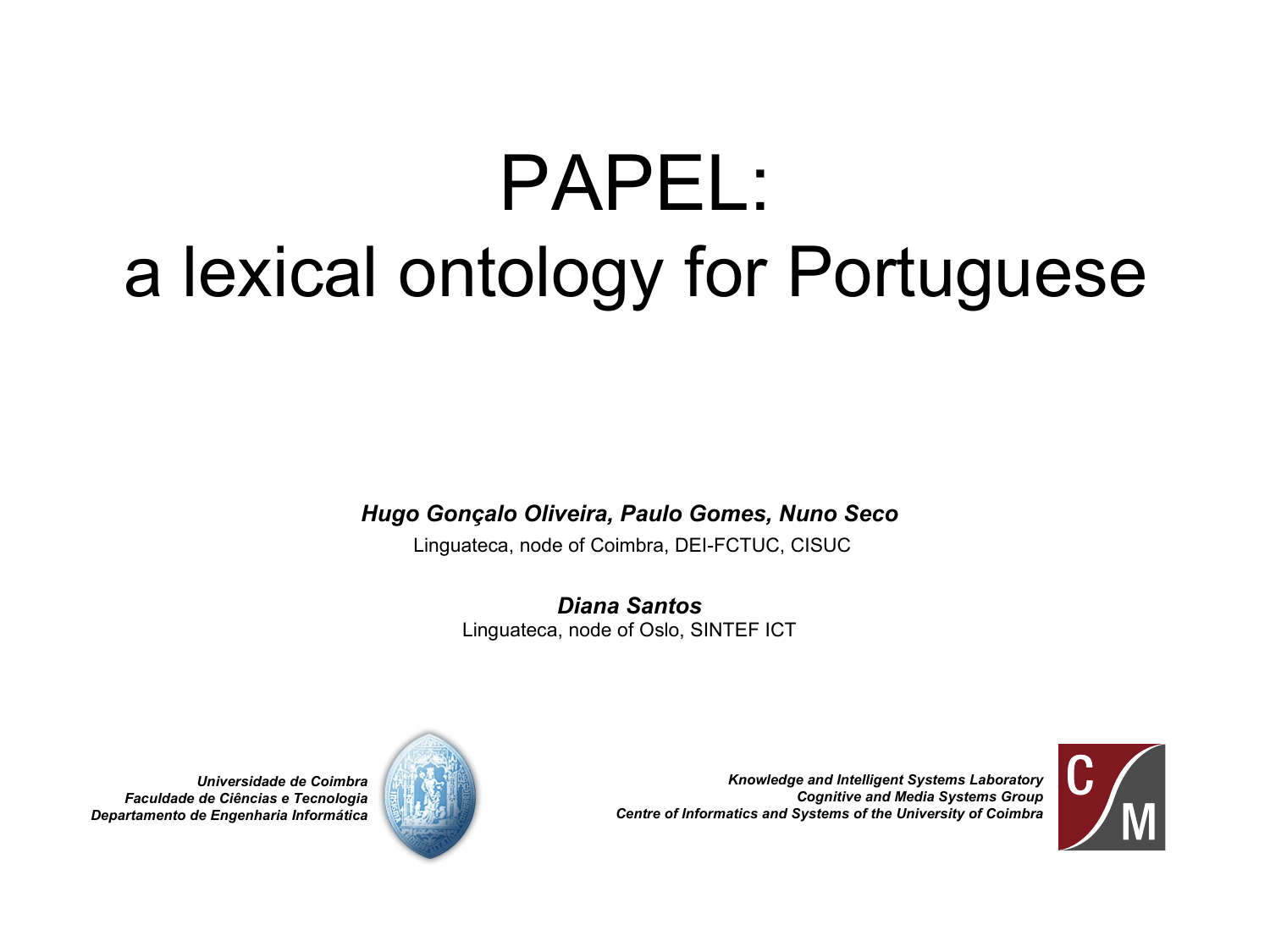

- **Project objectives**
- **MRDs (as a source of semantic knowledge)**
- **Similar resources**
- **Building PAPEL**
- **Detailed example**
- **Current precision**
- **Further work/possible directions**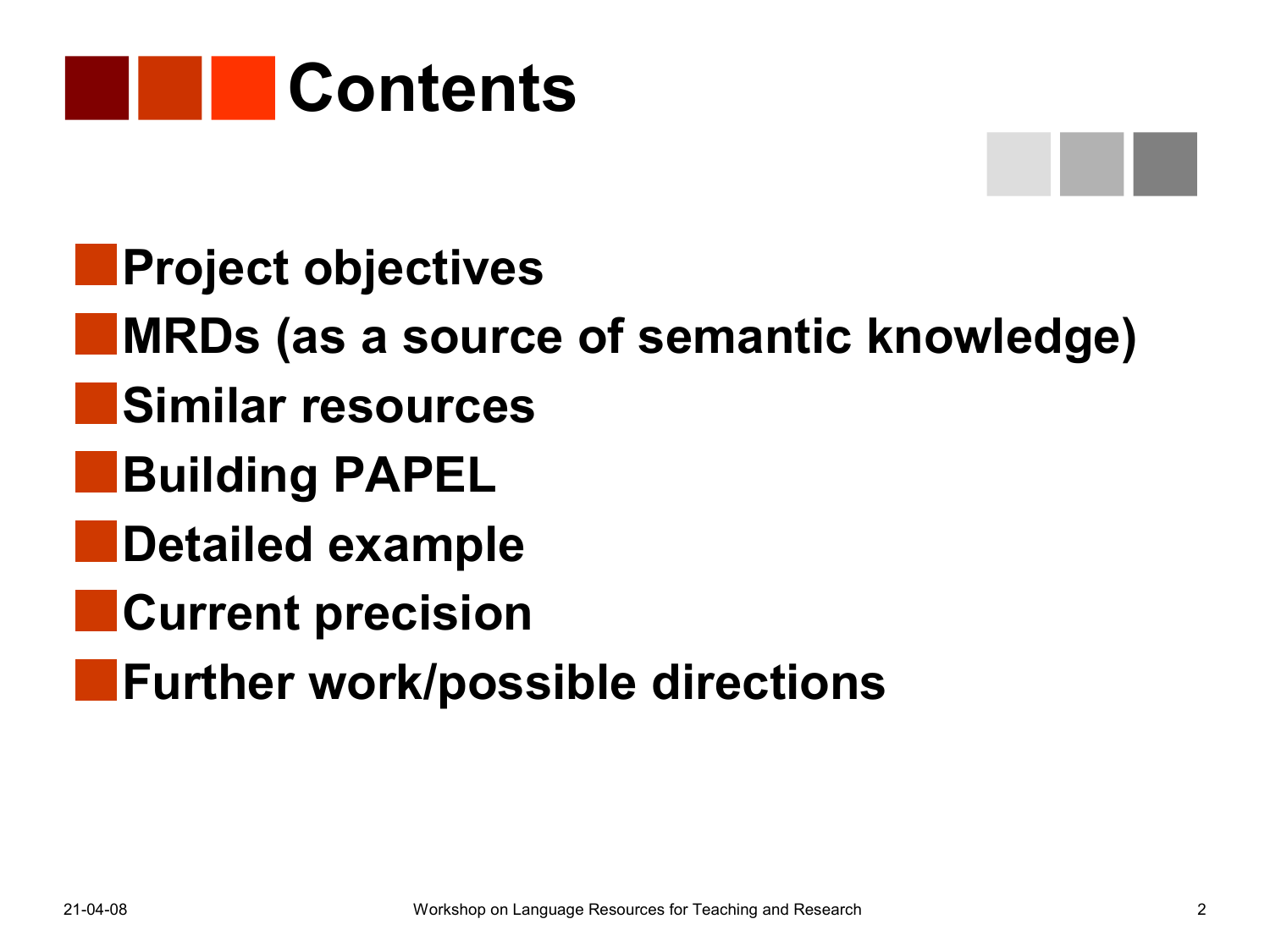

#### **PAPEL stands for Palavras Associadas Porto Editora Linguateca**

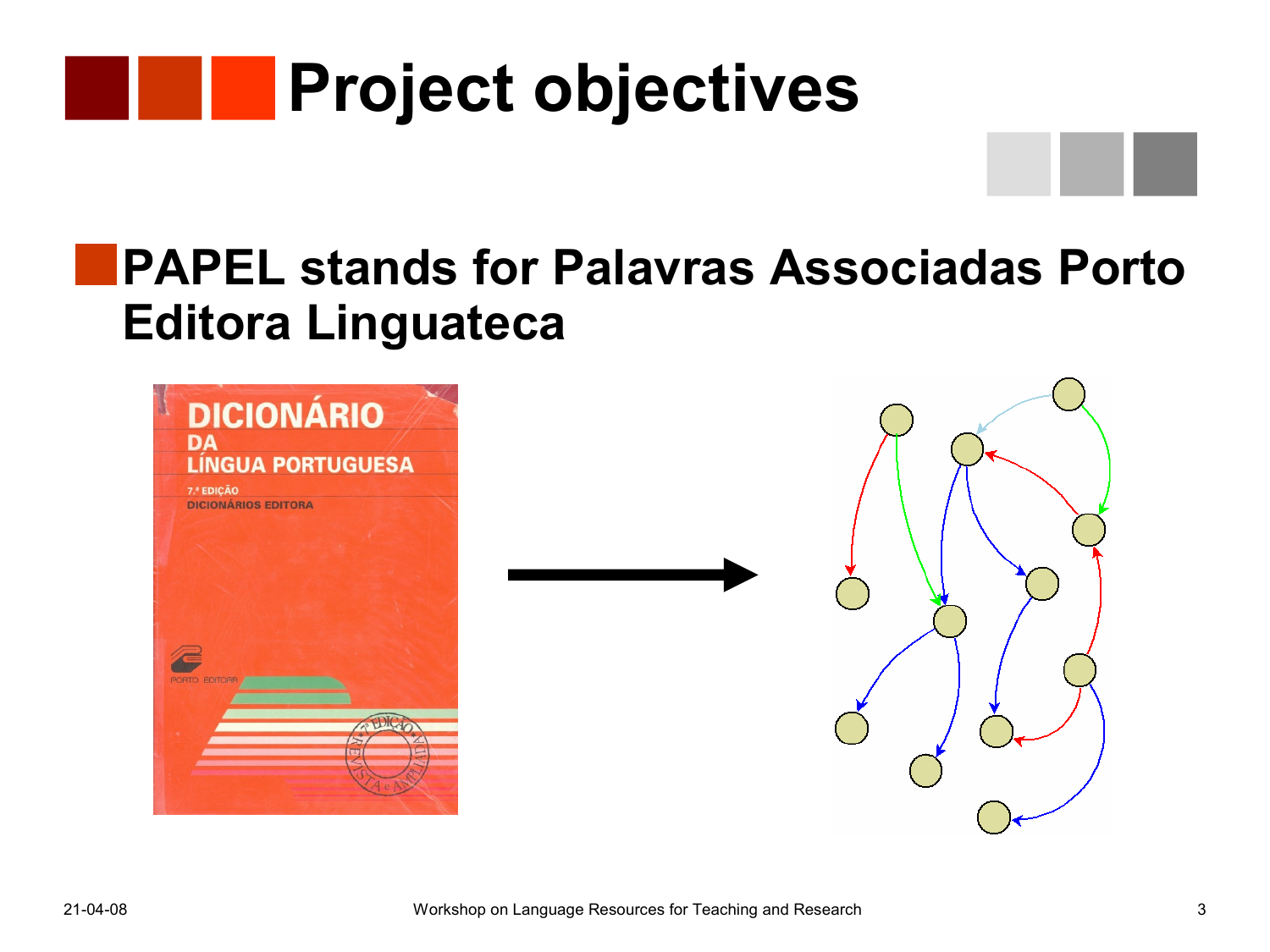### **MRDs as a source of semantic knowledge**

### **Since 1970's (Calzolari 1977, Amsler 1981, ...) Typical definition structure: genus + differentia**

- *genus:* the superordinate concept
- *differentia:* properties for distinction between instances of the same superordinate concept.

### **Restricted and predictable vocabulary**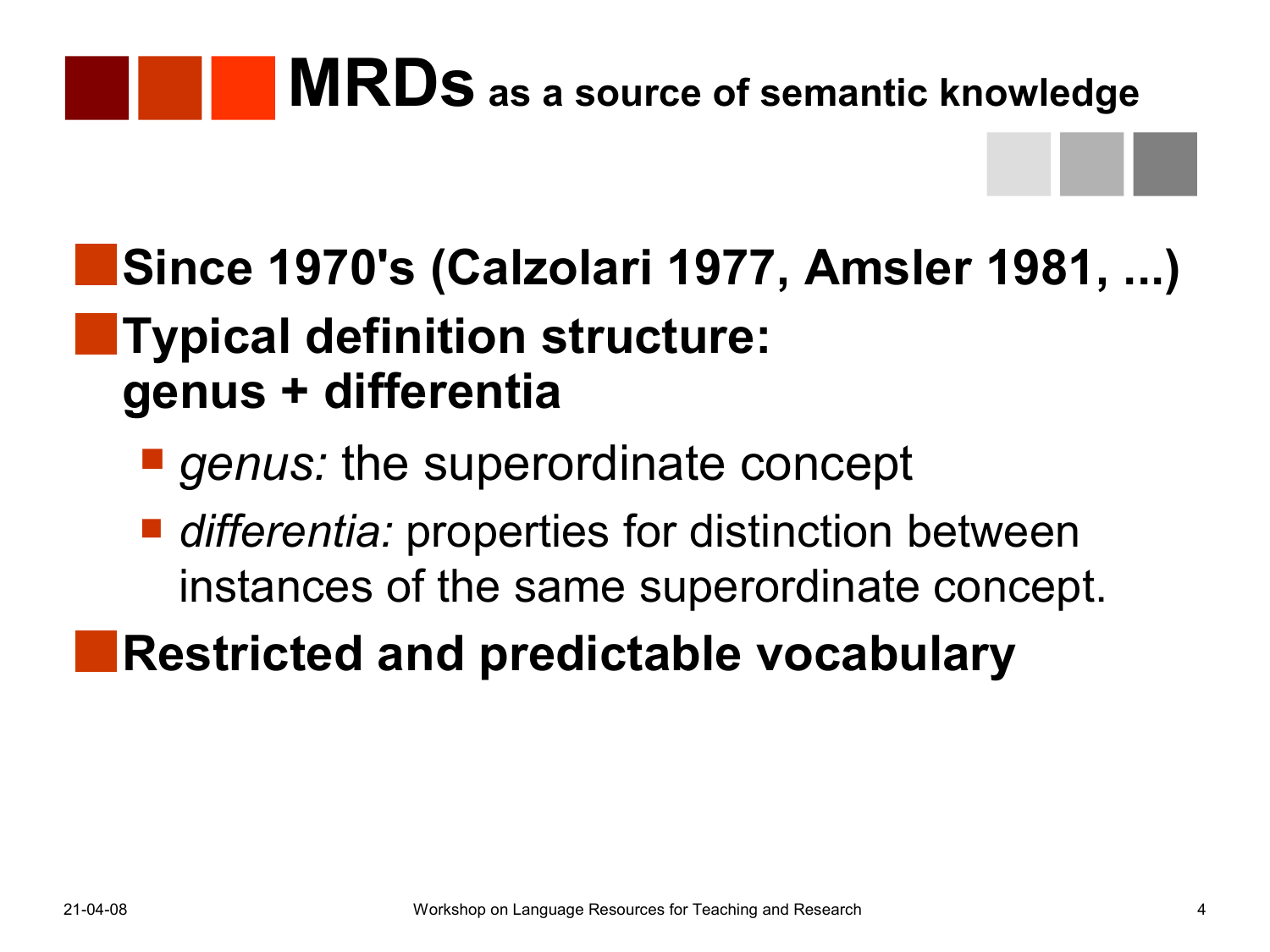# **Similar resources**

### **Princeton WordNet (Miller 1990)**

- **Filterally available**
- widely used by NLP researchers
- created "from scratch"
- **Synsets + relations**
- **E** different kinds of relations for words of different grammatical categories
- **Hypernymy/Hyponymy, Meronymy/Holonymy.**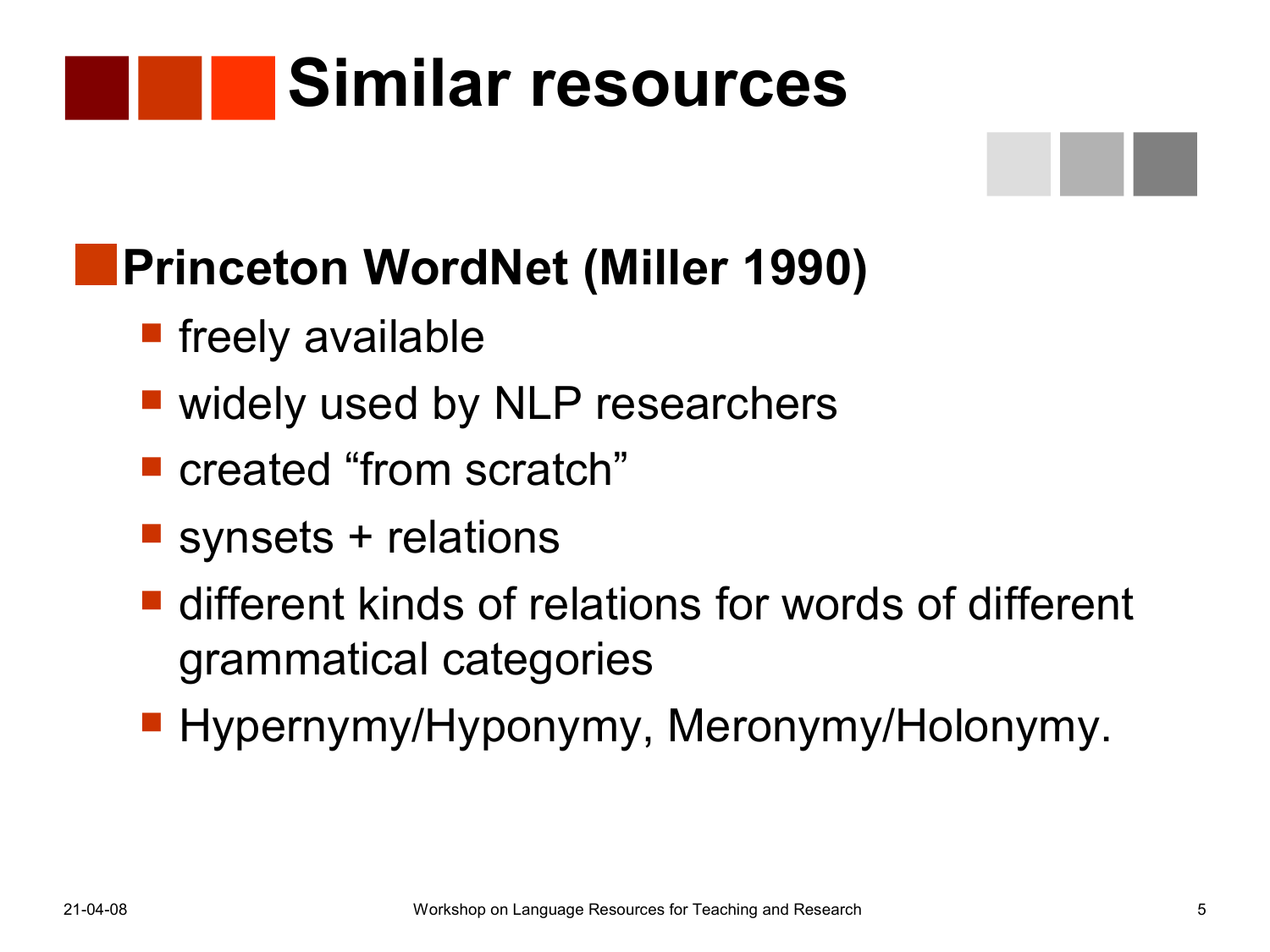# **Similar resources**

#### **Microsoft's MindNet (Richardson et al. 1998)**

- **E** automatically created with tools to extract relations from MRDs
- a large amount of relations: Attributive modification, Causation, Classifier, Goal, Hypernymy, Intensifier, Location, Manner, Means...
- **a** web interface: MNEX (*http://atom.research.microsoft.com/mnex/*)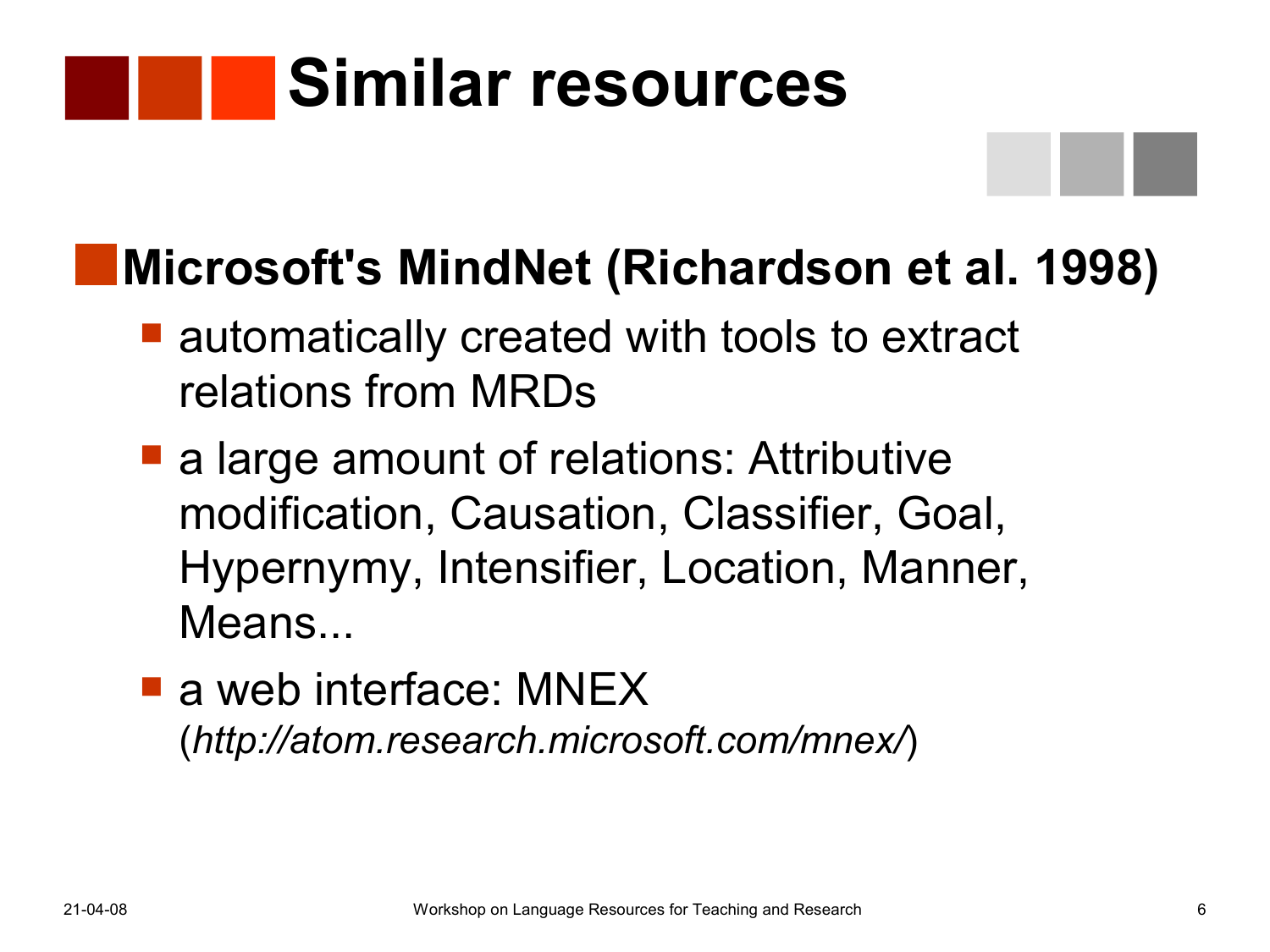# **Similar resources**

### **FrameNet (Baker et al. 1998)**

- **description of semantic frames WordNet.BR (Dias da Silva 2004)**
	- as far as we know only contains the Synonymy and Antonymy relations.

### **WordNet.PT (Marrafa et al. 2006)**

- **L** little information shared
- website/search interface has not been working for the past year...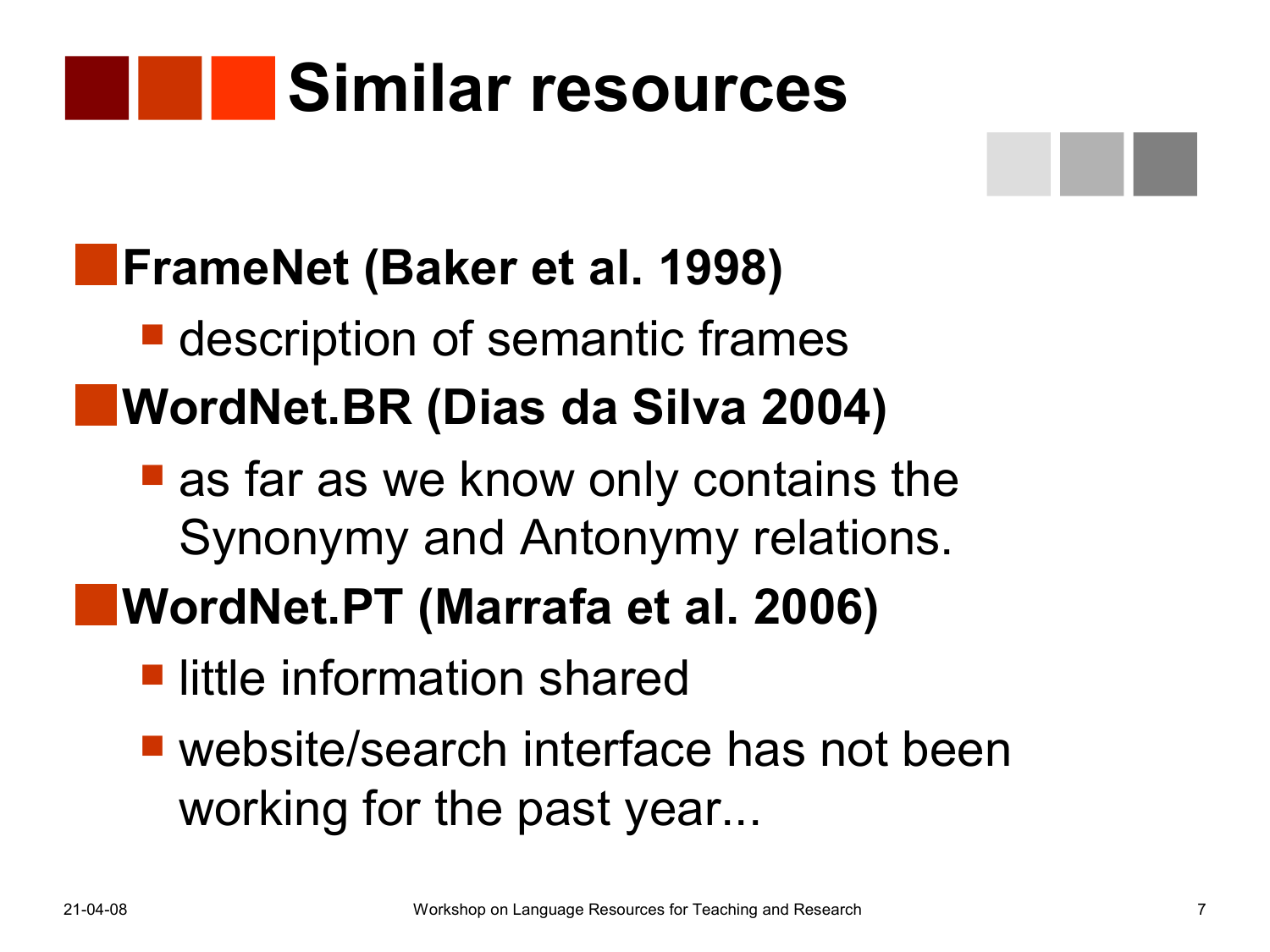#### **Building PAPEL** a pro



#### **Examples of relations to include:**

| <b>Relation</b>     | <b>Read</b>            | <b>Example</b>                    |  |
|---------------------|------------------------|-----------------------------------|--|
| HIPERONIMO-DE(X, Y) | X is a HIPERONIMO-DE Y | HIPERONIMO-DE(animal, cão)        |  |
| HIPONIMO-DE(X, Y)   | X is a HIPONIMO-DE Y   | HIPONIMO(cão, animal)             |  |
| CAUSADOR-DE(X, Y)   | X is a CAUSADOR-DE Y   | CAUSADOR-DE(vírus, doença)        |  |
| RESULTADO-DE(X, Y)  | X is a RESULTADO-DE Y  | RESULTADO-DE(doença, vírus)       |  |
| MEIO-PARA(X, Y)     | X is a MEIO-PARA Y     | MEIO-PARA(chave, abrir)           |  |
| FINALIDADE-DE(X, Y) | X is a FINALIDADE-DEY  | FINALIDADE-DE(abrir, chave)       |  |
| PARTE-DE(X, Y)      | X is a PARTE-DE Y      | PARTE-DE(roda, carro)             |  |
| INCLUI(X, Y)        | <b>X INCLUI Y</b>      | INCLUI(carro, roda)               |  |
| LOCAL-DE(X, Y)      | X is a LOCAL-DE Y      | LOCAL-DE(restaurante, comer)      |  |
| OCORRE-EM(X, Y)     | <b>X OCORRE-EMY</b>    | LOCALIZADO-EM(comer, restaurante) |  |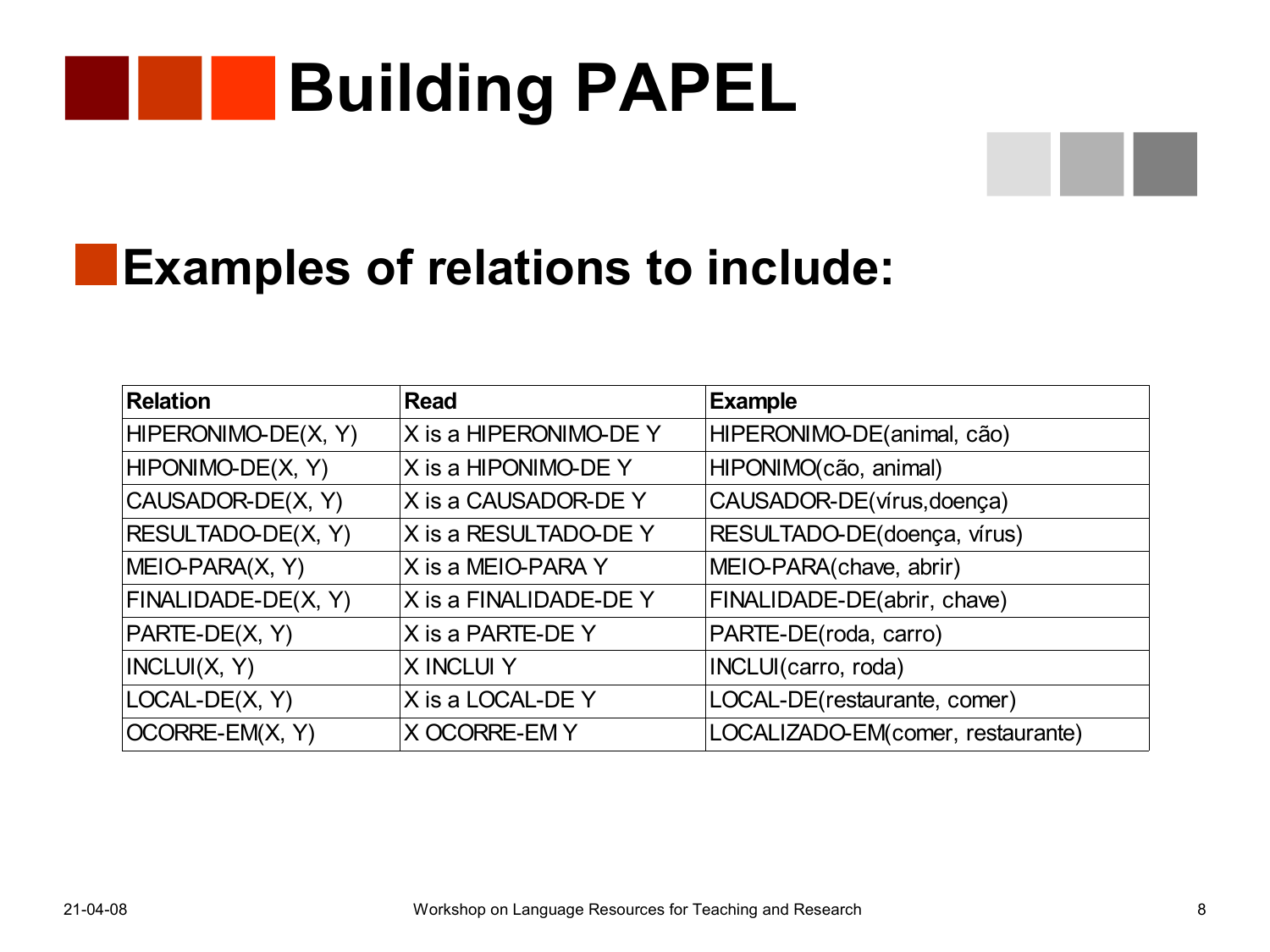# **Building PAPEL**

- **Quantitative studies about the patterns used in the definitions.**
- **Using the chart parser PEN with specific grammars to extract relations.**
- **Semantic relations from definitions:**
	- $Y -$ um tipo de X → HIPERONIMO(X, Y)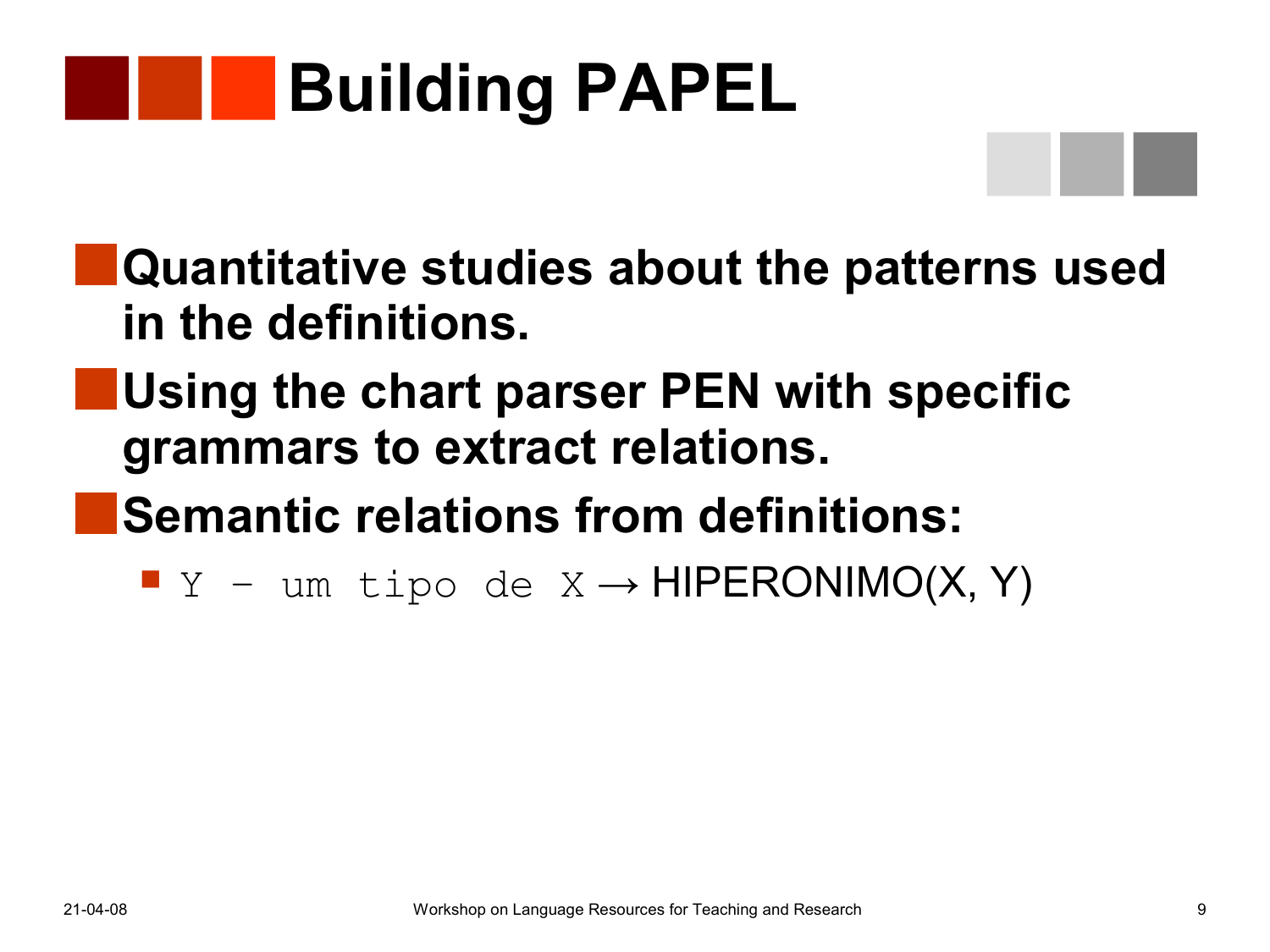## **Building PAPEL**

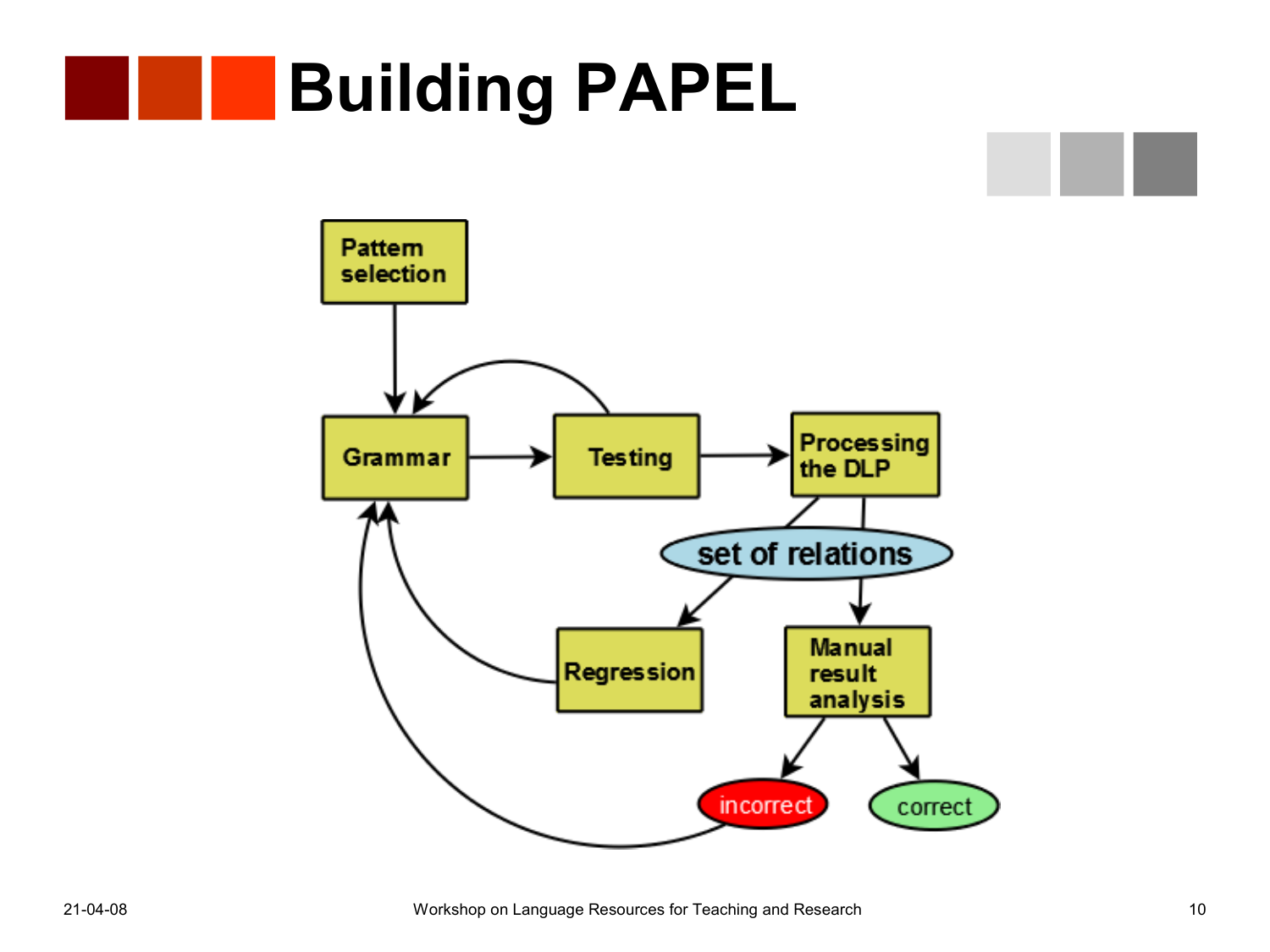# **Detailed example**

### **CAUSADOR-DE: relation between an agent (the causer) and a result (the caused)**

### **Examples of (simplified) rules:**

- {causad|originad|provocad|produzid|gerad|motivad| suscitad}{o|os|a|as} FREQ\* PREP CAUSADOR
- **E** efeito PREP CAUSADOR
- devido {a|ao|à|às|aos} CAUSADOR

 concussão (s.f.) - choque violento **originado por** uma explosão CAUSADOR-DE(explosão, concussão)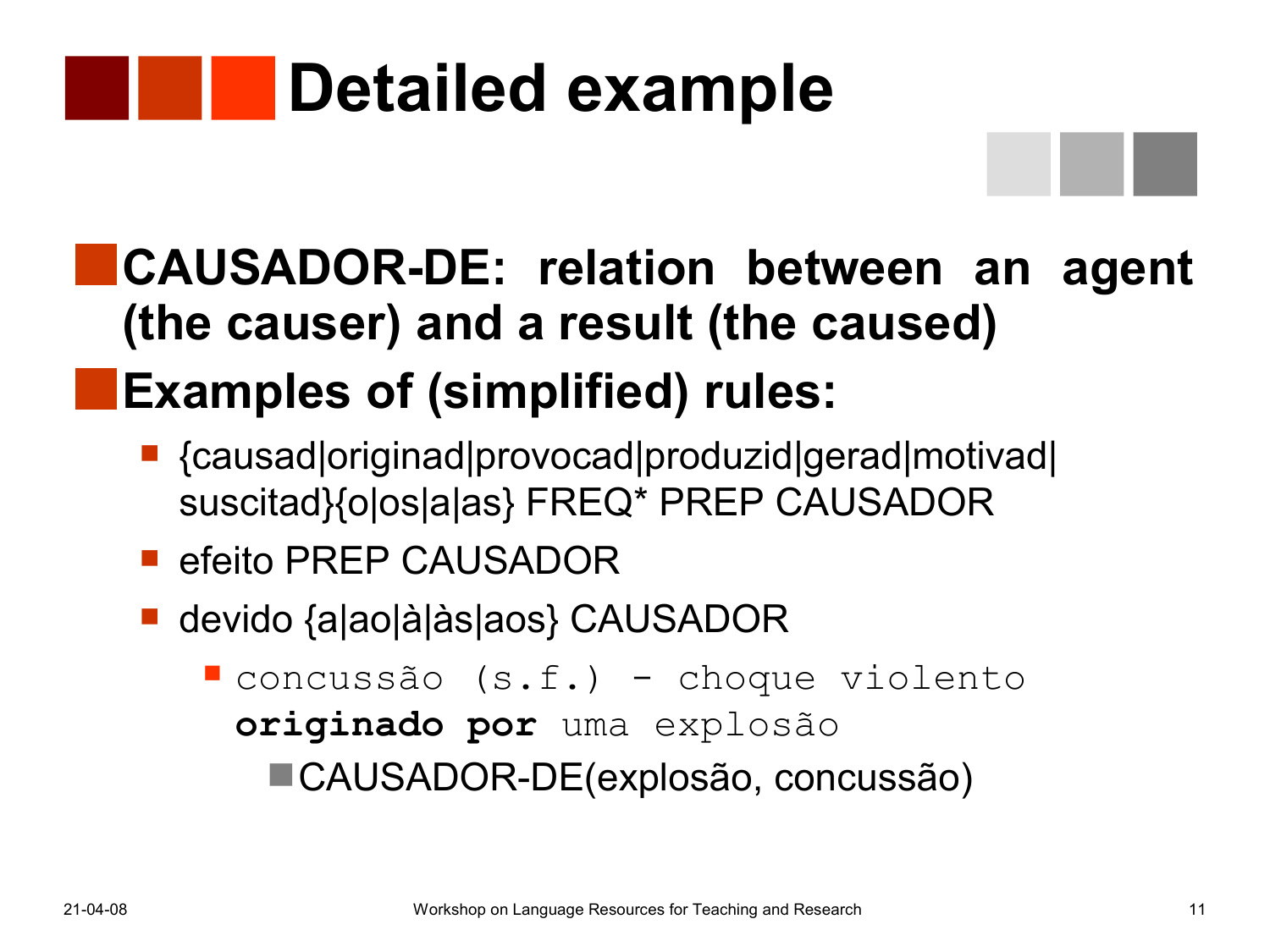# **Detailed example**

### **RESULTADO-DE: inverse of CAUSADOR-DE Examples of (simplified) rules:**

- que {causa|origina|provoca|produz|motiva|gera|suscita} RESULTADO
- {causar|originar|provocar|produzir|motivar|gerar|suscitar} RESULTADO
	- incomodidade (s.f.) o **que causa** malestar ou desconforto
		- RESULTADO-DE(mal-estar, incomodidade)
		- RESULTADO-DE(desconforto, incomodidade)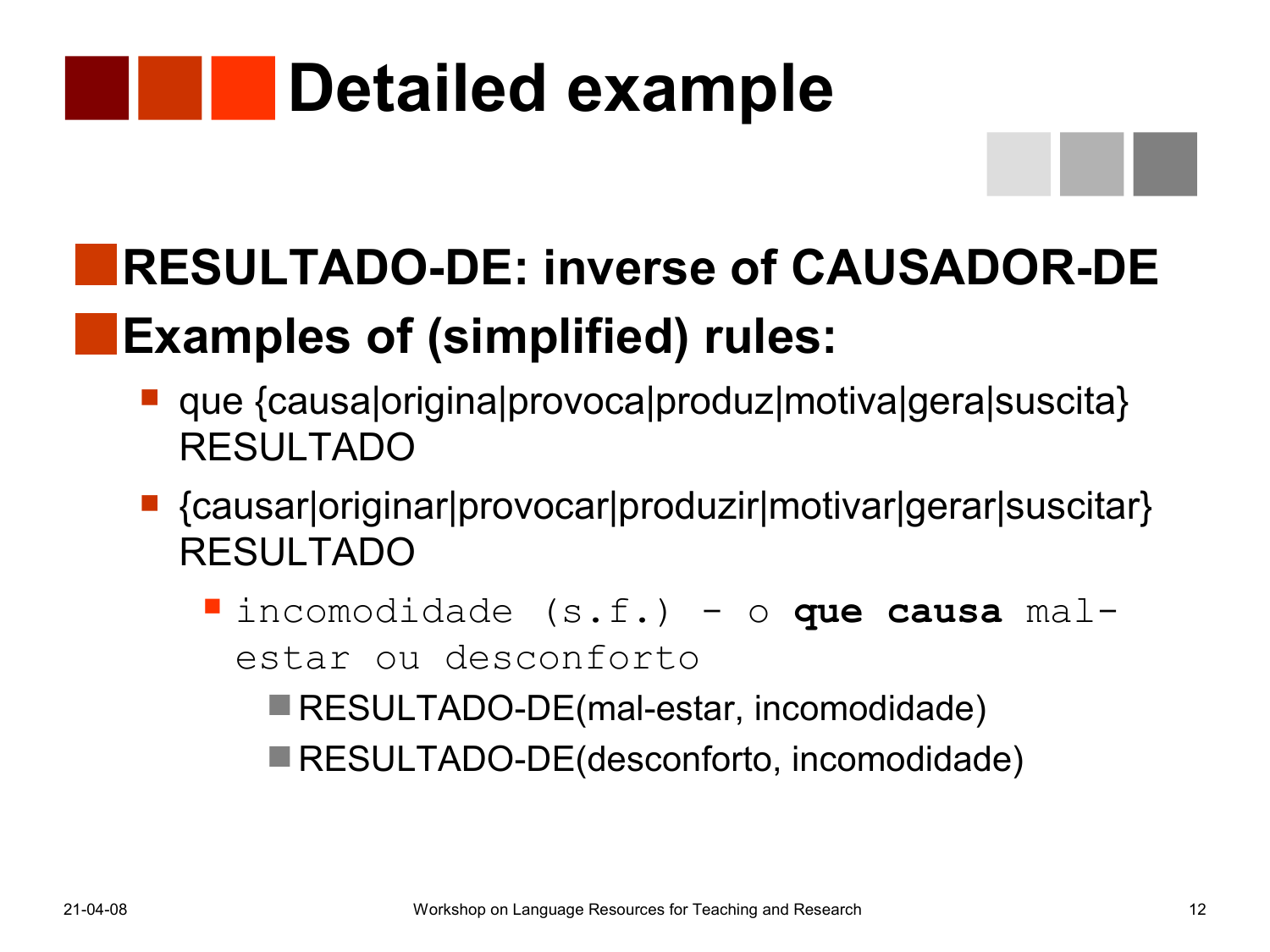# **Detailed example**

#### **Examples of current problems:**

**Specific relations inside the definition:** 

estetoscópio (s.m) - instrumento para auscultar a respiração, as batidas do coração e outros **sons produzidos pelo corpo.**

■ CAUSADOR-DE(corpo, estetoscópio)

■ Negation of patterns:

 respeitar (v. tr.) – não **causar** dano **RESULTADO-DE(dano, respeitar)**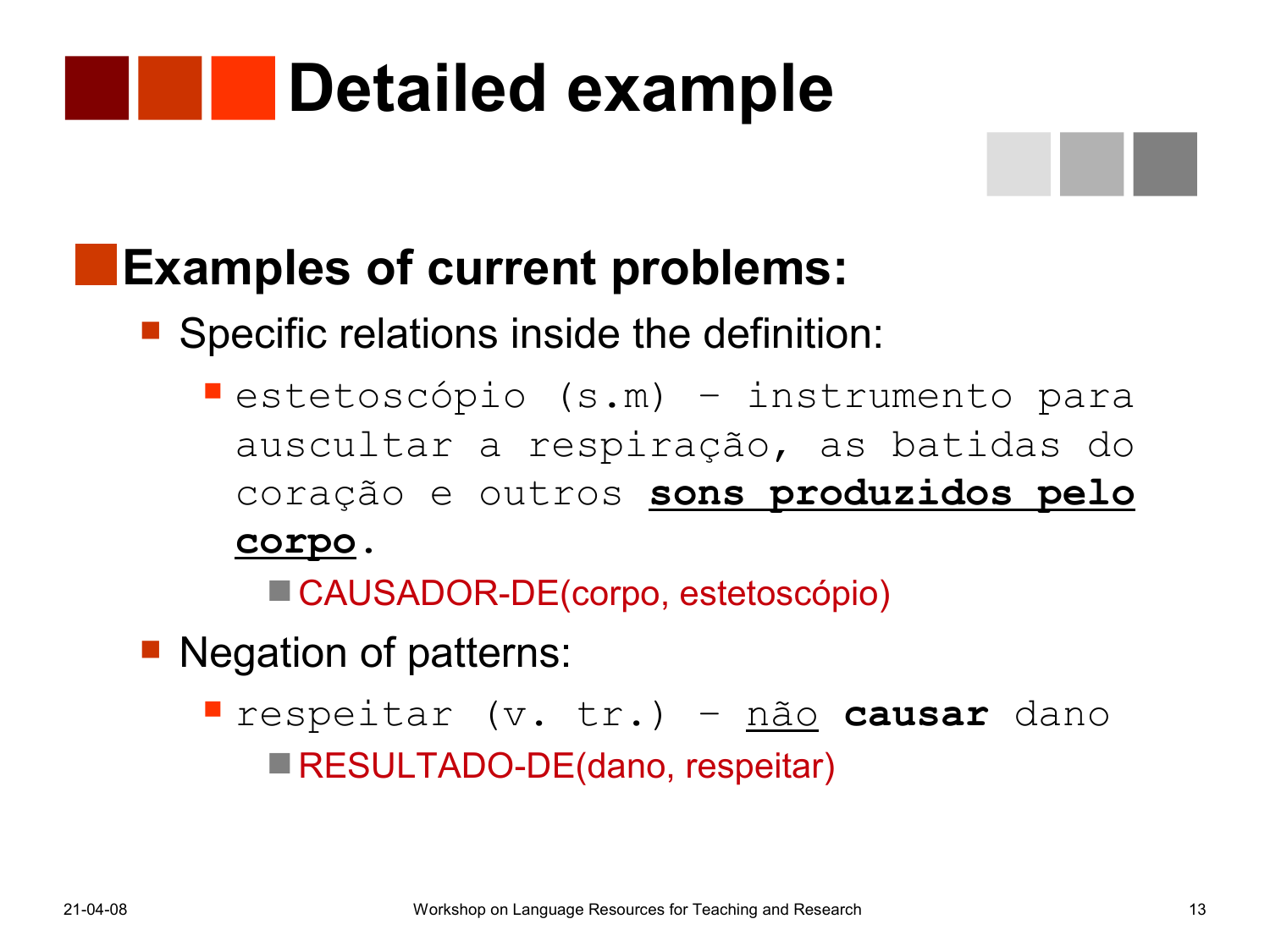# **Current precision**

| <b>Relation name</b> | Runs | <b>Hits</b> | Tagged | Tagged correct | <b>Tagged incorrect</b> | Precision |
|----------------------|------|-------------|--------|----------------|-------------------------|-----------|
| <b>CAUSADOR-DE</b>   |      | 5657        | 3354   | 3222           | 132                     | 0,96      |
| <b>RESULTADO-DE</b>  |      | 1693        | 1070   | 972            | 98                      | 0,91      |
| <b>FINALIDADE-DE</b> |      | 1348        | 192    | 184            | 8                       | 0,96      |
| <b>MEIO-PARA</b>     |      | 826         | 286    | 258            | 28                      | 0,9       |
| <b>TODO-DE</b>       |      | 1908        | 193    | 190            | -21                     | 0,98      |
| <b>PARTE-DE</b>      |      | 811         | 202    | 171            | 31                      | 0,85      |

Number of definitions in the whole DLP = 237,246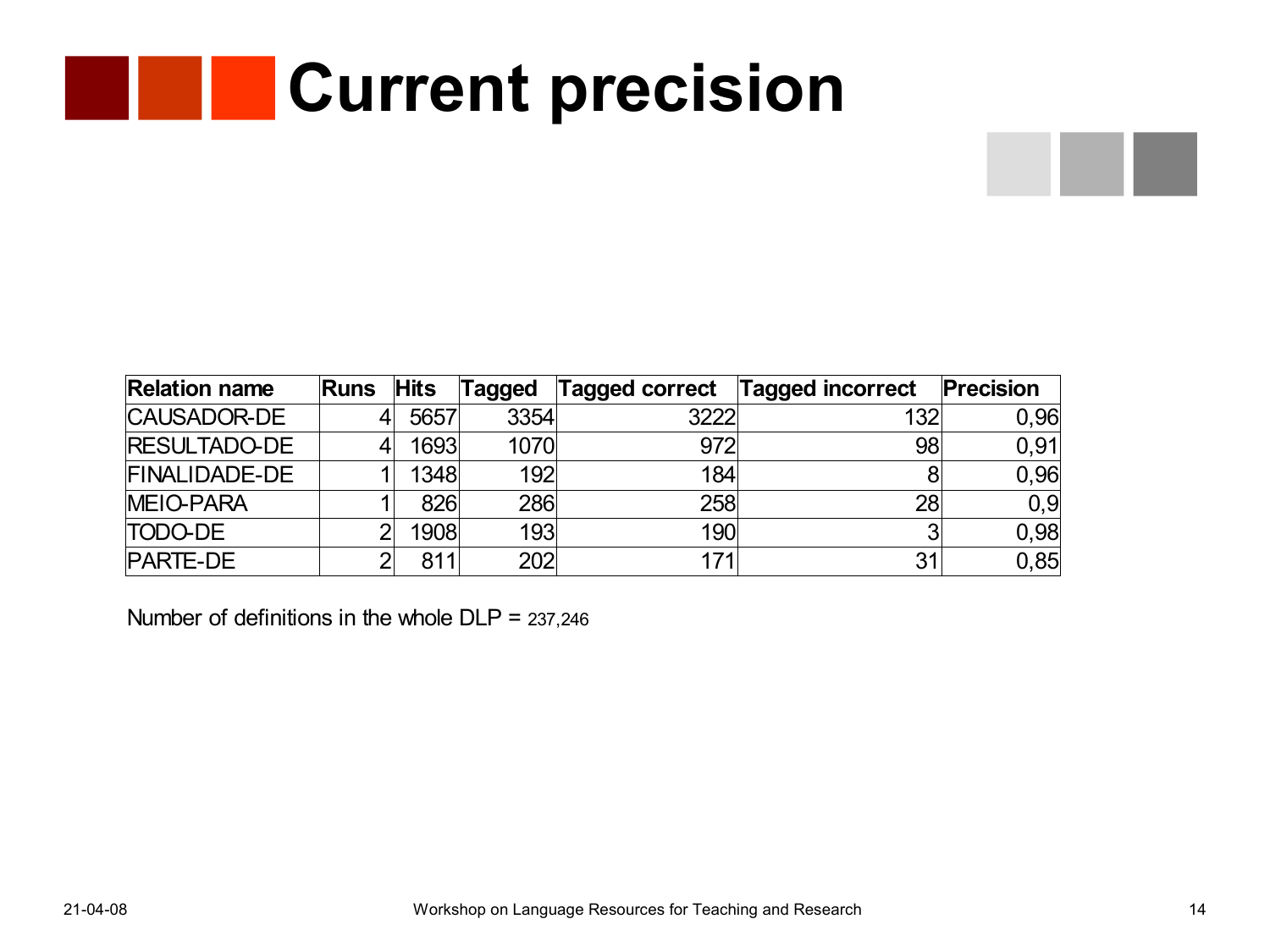



#### **Improvements to PEN**

#### **Using a broad-coverage parser like PALAVRAS (Bick 2000)**

#### **Construction of the network:**

- **qrouping the words into synsets**
- word sense desambiguation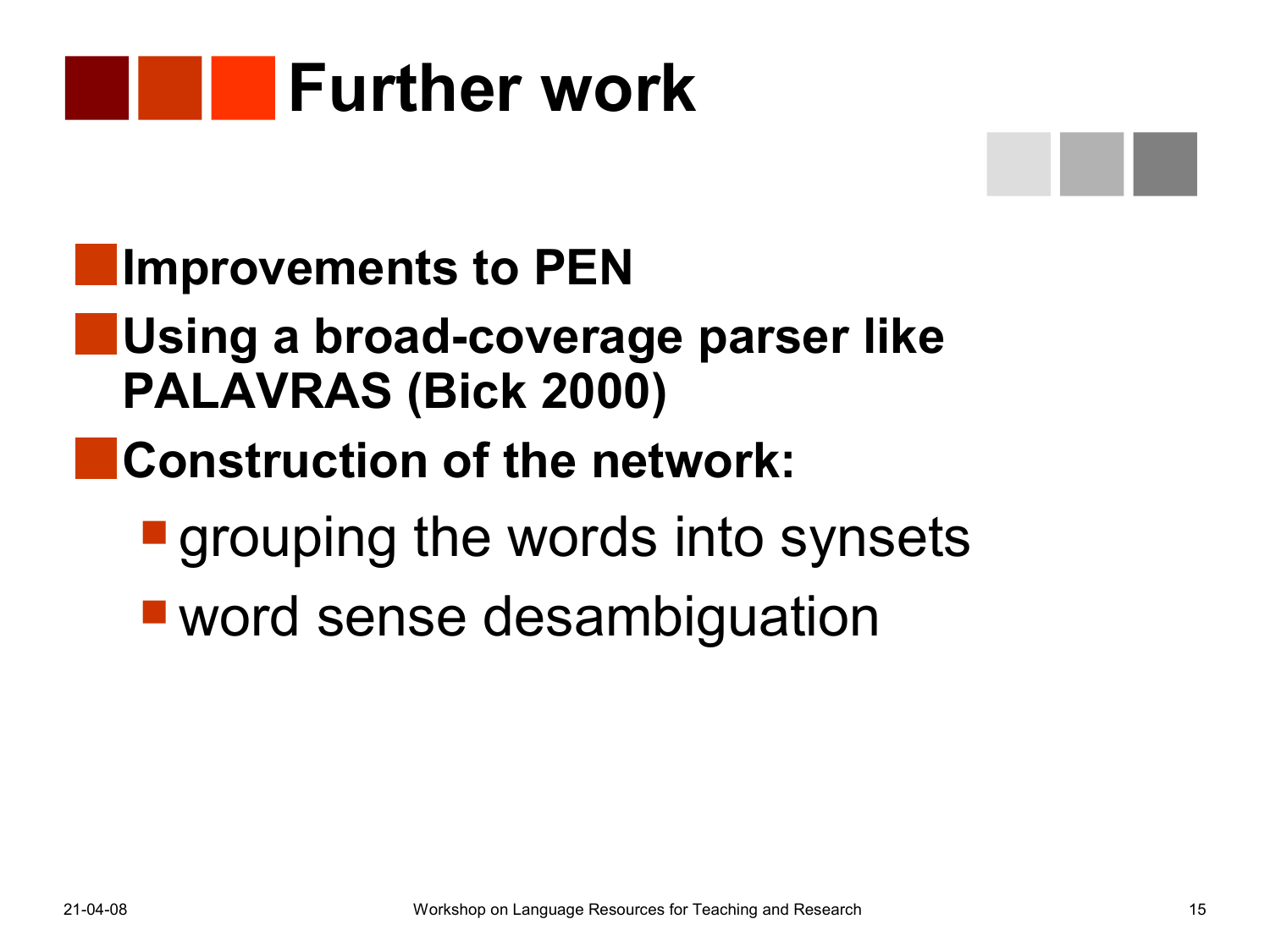

# **Questions/suggestions?**

#### **Acknowledgement**

 *This work was done in the scope of the Linguateca, contract nº339/1.3/C/NAC, project jointly funded by the Portuguese Government and the European Union.*